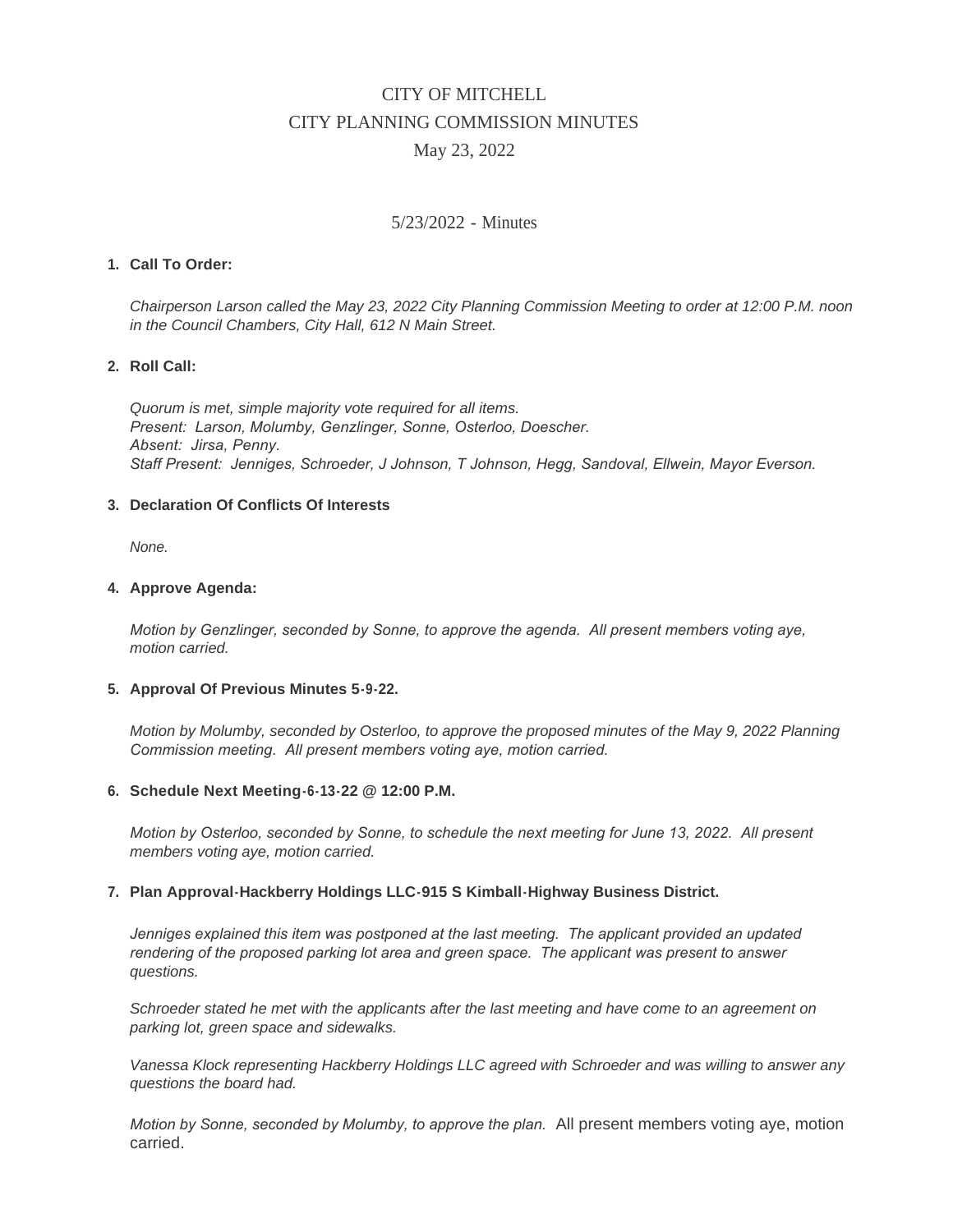#### **Variance: Tara Volesky-409 E 7th Ave. 8.**

*Tara Volesky has applied for a front yard setback variance of 19' vs 25' for a front porch addition; located at 409 E 7th Ave, legally described as Lot 4, Block 4, Burrs Addition, City of Mitchell, Davison County, South Dakota. The said real property is zoned R2 Single Family Residential District. The applicant was present to answer questions. Notices were sent out to the neighbors and it was published in the official newspaper with 4 responses in favor and one response opposed that was not in the packet.*

*Jenniges explained the applicant is remodeling the house and there is an existing three foot overhang on the north side of the house. The applicant would like to make it six feet instead of the existing three feet. There will be no posts down to the ground, it will be a cantilevered roof.* 

*Mrs. Volesky stated she is remodeling the house and beautifying the neighborhood. There will be a 16' wide porch going across the front of the house that the new roof would overhang.*

*Osterloo question the material of the porch to which Volesky answered that it would not be concrete, it will be cedar or a composite.*

*Motion by Genzlinger, seconded by Molumby, to recommend approval.* All present members voting aye, motion carried.

# **Plan Approval-Weber Holdings LLC-1303 S Ohlman-Highway Business District. 9.**

*Jenniges explained the layout of the drawings submitted by the applicant. There will be self storage* facilities in the back which will require a conditional use permit and then a couple of buildings up front and *a storage/shop for the owner. There are some drainage issues in this area and the applicant will be required to complete a drainage survey. The applicant was available for questions.*

*The applicant stated the buildings up front will be retail stores and one building will be a shop for him to do some welding in or store his motor home in the off season. He is at a standstill with engineers but working on getting the drainage survey completed.*

*Schroeder stated the city will require a stamped drainage plan for this lot.*

*Motion by Molumby, seconded by Sonne, to approve the plan contingent on a stamped drainage plan approved by public works. Roll call vote: Larson – aye, Molumby – aye, Jirsa – absent, Osterloo – aye, Genzlinger – aye, Sonne – aye, Penney– absent. 5 aye, 0 nay, 2 absent, motion carried.*

# **Plat: NCBC Tract 2 In The SW ¼ Of Section 13, T 104 N, R 61 W Of The 5th P.M., Davison County, 10. South Dakota; As Requested By Gregory Plamp.**

*Jenniges explained this plat is north of POET so it is outside the ETJ but within the 3-mile. The county will hear it on June 7 and 14. The applicant is selling the farm ground to Hetlands which own the land directly to the east. There is ingress/egress to the property currently. The applicant was not available to answer any questions.*

*Motion by Genzlinger, seconded by Osterloo, to approve the plat.* All present members voting aye, motion carried.

#### **Plan Approval-Patricks-417 N Sanborn St-Neighborhood Shopping District. 11.**

*Jenniges explained the layout of the lot as submitted by the applicant. It will be a drive through business so another curb cut out will be needed off of Sanborn. He will fence off the back of the property for employee parking. Again the city will require stamped drawings for drainage. The applicant was present for questions.*